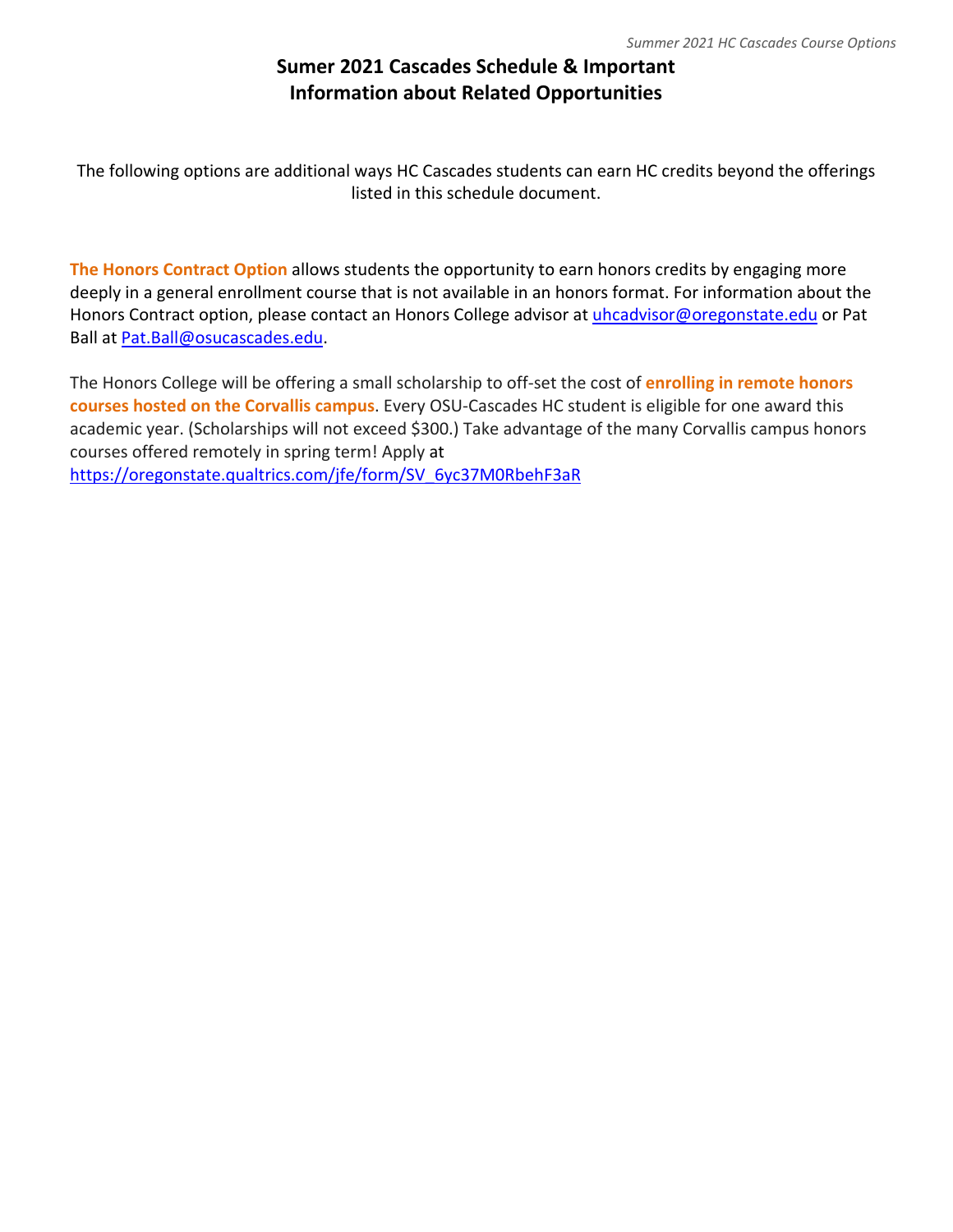## *HC 407 The Holocaust in the Digital Age 2 HC Credit(s)*

CRN: 73808 Section 400 Online

Summer Session 1: June 21 – Sept 3

Instructor(s): Katherine Hubler

A "virtual tour" of Anne Frank's hiding place. Conversations with 3-D avatars of actual Holocaust survivors. Tweets from now-deceased Jewish passengers of the ill-fated St. Louis cruise-liner, forced to return to Europe on the eve of WWII after being denied entry into Cuba, the US, and Canada. As the World War Two era fades deeper into the recesses of the 20th century and the last survivors of Nazi persecution approach their nineties, scholars and educators are turning increasingly to the digital to preserve evidence, raise awareness, and prompt sober reflection about the Holocaust. While the technologies have become more sophisticated, new forms of media have actually been central to efforts to record survivor testimonies and bring perpetrators to justice since the end of World War Two. This class explores the historical intersection of the Holocaust and new media. It will also analyze how social media, visualizations, virtual reality, and artificial intelligence are currently being used by Holocaust researchers and educators during a time when awareness about the Holocaust is fading and antisemitic incidents are on the rise. *This is an Ecampus course. Tuition rates for Ecampus courses are different than on-campus courses and can be found at ecampus.oregonstate.edu/services/tuition.* **Satisfies: HC Colloquia**

## *HC 407 The Art (and Science) of Storytelling 2 HC Credit(s)*

CRN: 73809 Section 401 Online

Summer Session 2: June 21 – July 16

Instructor(s): Inara Scott

Storytelling has been called the oldest and greatest form of communication. In this interactive online course, students will explore many facets of this most engaging of practices. They will tell their own stories, and find ancient myths to share. They will explore popular storytelling from romance novels to blockbuster films, and learn about the universal tropes and structures that underlie great stories. Students will also explore how story is used in management, marketing, and brand development. The capstone project for the course will be a recording of an extended personal story, constructed using great storytelling techniques learned in class. Students will participate in and intentionally build community through their own storytelling. *This is an Ecampus course. Tuition rates for Ecampus courses are different than on-campus courses and can be found at ecampus.oregonstate.edu/services/tuition.* **Graded: P/N. Satisfies: HC Colloquia**